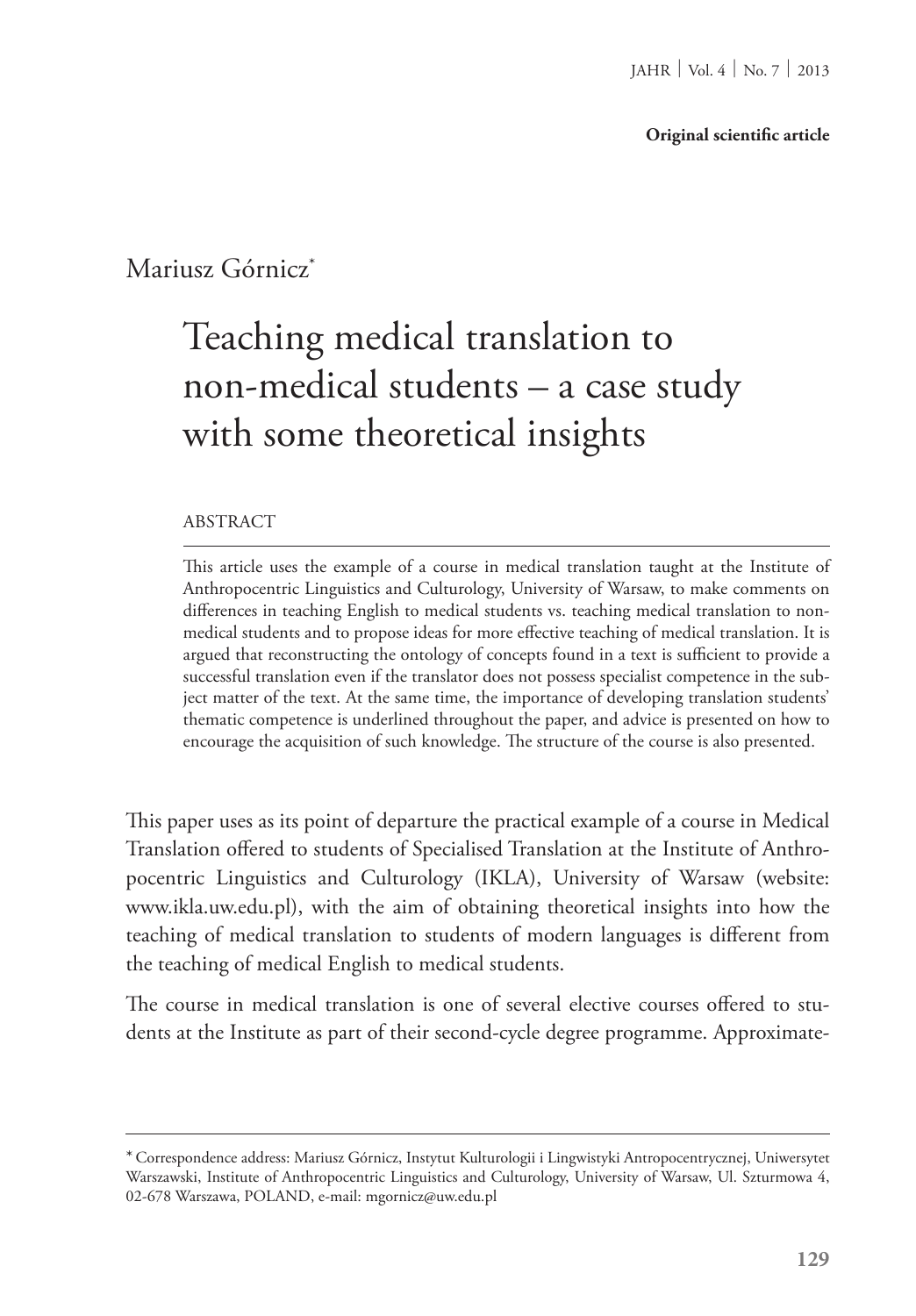ly 20% of students choose to enrol in this course, which comprises 30 classes (60 contact hours) over one year.

The students usually have no formal medical background and generally know little about medicine. Last year I actually prepared a "primer"  $-$  a set of questions with links to reference materials serving to elicit some introductory information about medical terminology and text patterns in English and Polish, so that students could come to their first class adequately prepared. The primer (in Polish) can be found at: http://strony.aster.pl/gornicz/medprimer.html.

This lack of familiarity with the concept system of medicine is one cardinal difference between my students and those attending English classes at medical universities.

Before elaborating on these differences, let us first discuss what makes a good translator in a specialised field. The authors of the European Master's in Translation programme specify six areas, or competences:

- translation service provision competences (e.g. how to market services, negotiate with a client, manage time and budget, handle invoicing),
- language competence (e.g. how to summarise texts),
- intercultural competence (e.g. how to understand presuppositions or allusions),
- data-mining competence (e.g. how to search terminology databases and familiarity with a series of databases),
- technological competence (e.g. how to use a particular translation tool)
- thematic competence (knowledge about a specialist field of knowledge). [EMT 2]

These competences are deliberately listed in a random order to emphasise their equal importance. Translation competence is defined as the totality of these six competences, though it is not uncommon in the translation literature to see this notion construed as an additional skill: "the ability to form in the target language texts that are equivalent to original texts" [Kielar 2007:19], or "the ability to switch from L1 to L2 to convey the same content in the translation and the original text" [Grucza 2004:250].

Knowledge about the subject matter of the text for translation is the last of the six competences. Apart from *thematic competence*, other names exist for it, such as *area knowledge*, *subject knowledge/competence* or *specialised knowledge*. Other authors stress that thematic competence is not only the possession of a static body of knowledge [Paputsevich, Karatkevich 135] and distinguish three sub-skills linked between themselves in a causal manner: analytical and critical skills, the ability to find appro-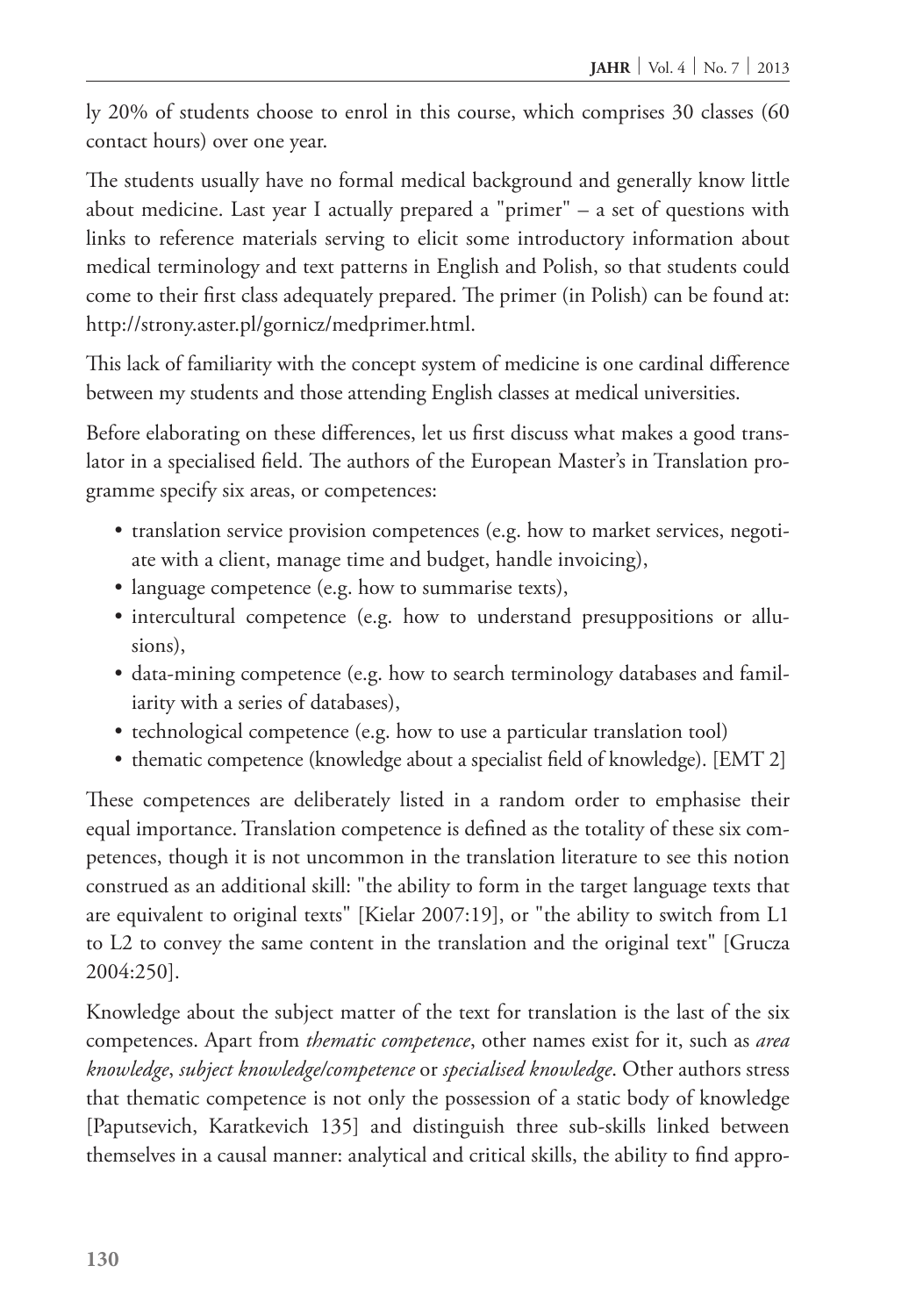priate information, and the ability to develop knowledge in a subject field in a rather short time, the latter two actually corresponding to data-mining competence.

Let us note that, in the case of medical translation, or any type of LSP translation, the following four competences: translation service provision competence, datamining competence, intercultural competence and technological competence are not likely to be different between domain experts (such as health professionals) who translate and translation students, with the obvious caveat that professionals in a field do not need to mine for much data in order to increase their thematic competence since they are well-versed in the subject they are translating about. The remaining competences important for LSP translators need to be discussed in more detail. These are:

- **thematic competence**, or knowledge of the concept system or systems underlying a technolect
- **language competence**, which needs to be re-conceptualised as follows:
	- **linguistic competence in L1**, or command of the general language (LGP) and language for specific purposes (LSP, technolect) in question in one's native language
	- **linguistic competence in L2**, or command of the foreign LGP and technolect.

Let us note that thematic competence needs to be regarded as distinct from terminological competence [cf. e.g. Šarčević 1997:113]. Thematic competence is the knowledge behind the terms and is usually not linked to a particular language, while terminological competence is an element of technolectal linguistic competence and is specific to each of the languages a translator knows. Let us also note that the notion of linguistic competence covers more than command of vocabulary and grammar. Of great importance for a translator, especially an LSP translator, is familiarity with textual patterns, or genre conventions.

The aim of Medical English courses as taught to medical students is to provide the tools (terminology, collocations) to enable students to communicate using the language of medicine. From a cognitive view point, students in these classes express conceptual content that they generally already know or that they are learning very fast through the medium of L1. Along with learning medical terminology and collocations of L2, they need to revise their grammar, with some emphasis on structures typically associated with languages for specific purposes, such as the passive voice. Ultimately, students are empowered to produce texts relating their own experiences with individual patients, whether in writing up medical records or in oral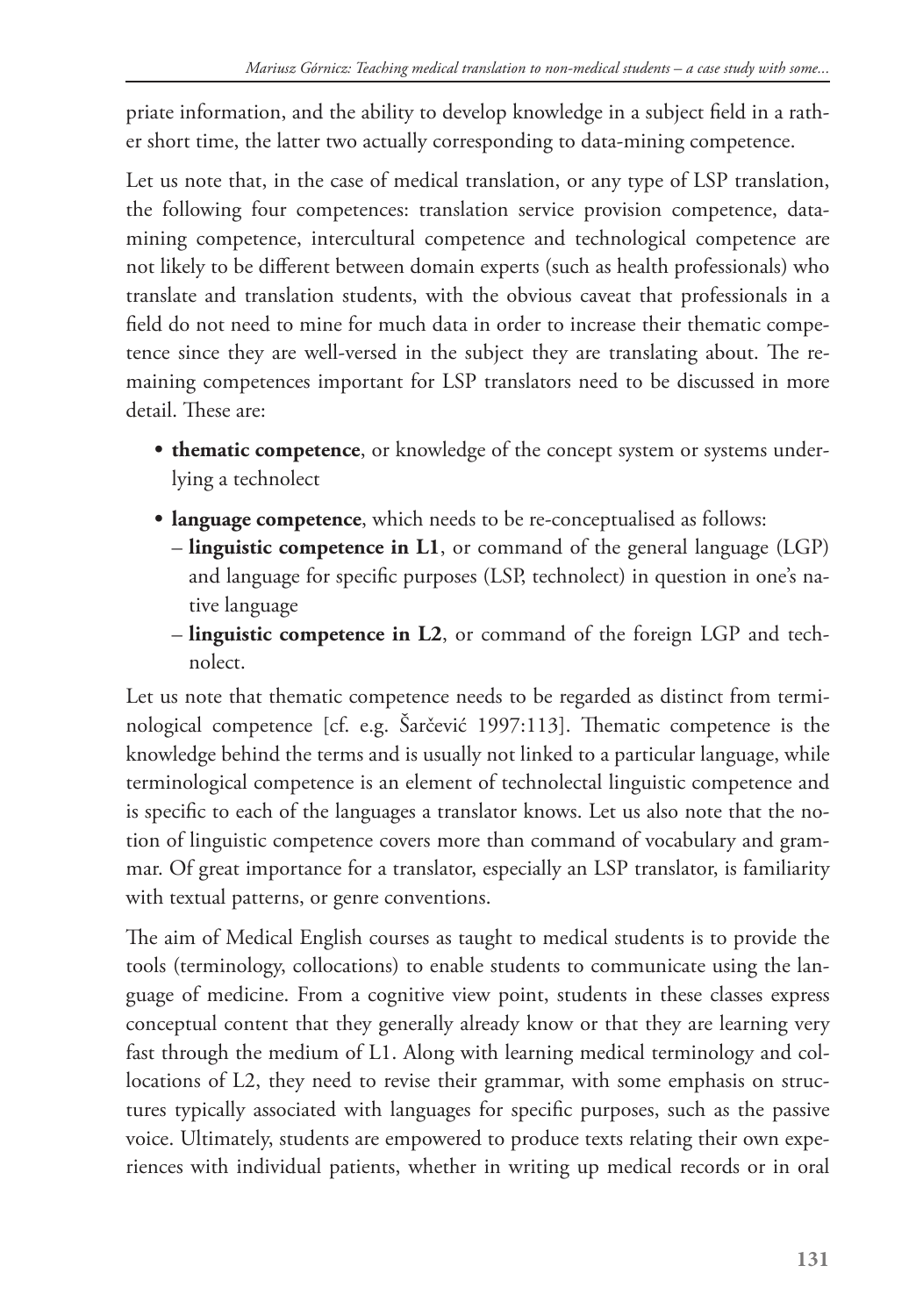communication with other members of their medical team, or expressing professional generalisations, as in scientific articles. They acquire the ability to use the LSP of medicine creatively in L2 as well as in L1. Since one of the defining characteristics of LSPs is that they are not acquired with LGP, but need to be taught [Cabre 1999:65], health care personnel and medical students may be regarded as native speakers of the LSP of medicine. In this metaphor, students learn medical language from their teachers and textbooks.

A course in Medical Translation, on the other hand, serves to enable students to render medical texts written by other people into another language. Students are not supposed to encode their own conceptual content in texts. They will never need to use the LSP of medicine creatively. They may be said to be aiming to achieve the level of near-native proficiency in the LSP of medicine. As regards course content, students need to be presented the conceptual system together with its surface realisations (terminology) in two languages. They also need to distinguish medical from non-medical usage in L1. Medical students may have the same problem initially, but they are exposed to such large amounts of medical usage from Day 1 of their medical studies that it is not much of a concern to them.

Importantly, due to time constraints, courses in medical translation, or, by and large, in any other speciality of LSP translation, do not usually involve overt teaching of the specific background knowledge. Students generally acquire the technical knowledge in a non-systematic manner through the texts that they translate and any mining for information that they do on their own while working on a translation task in order to find the right target language equivalents of words and phrases. That is, they are mostly exposed to term-using texts [Leitchik, Biesiekirska 1998], which contain a selection of terms related to a narrow topic that the text is about. They rarely encounter term-presenting texts [Leitchik, Biesiekirska 1998], such as textbooks or monographs, which present a systematic description of an area of knowledge.

Re-expressing the above in terms of the three components of an LSP translator's skills outlined earlier, the following table can be used to summarise the differences.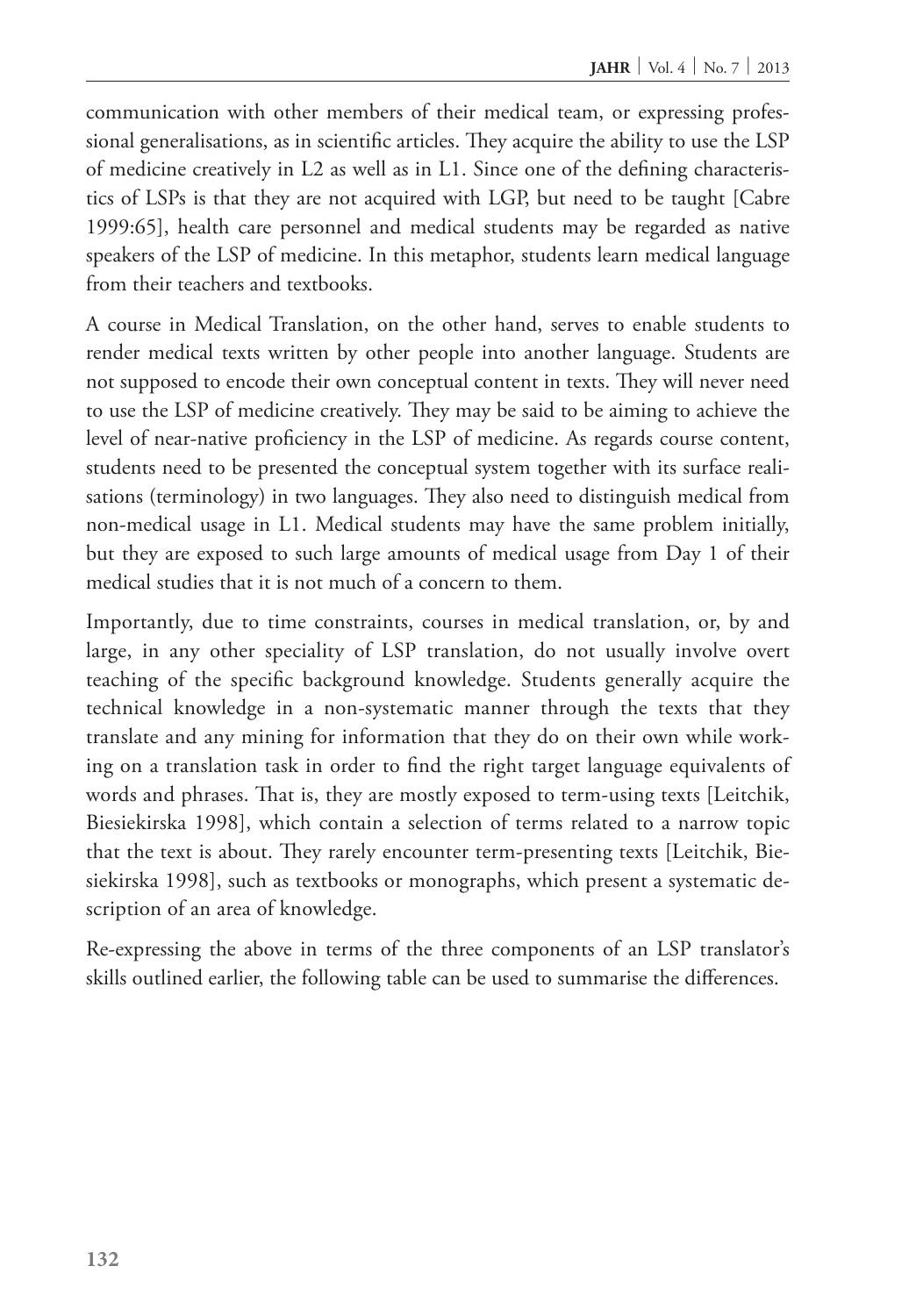| <b>Skill</b>                                                         | <b>Medical student</b>                                                                                                                       | <b>Translation student</b>                                                                                               |
|----------------------------------------------------------------------|----------------------------------------------------------------------------------------------------------------------------------------------|--------------------------------------------------------------------------------------------------------------------------|
| <b>Thematic</b><br>competence                                        | acquired at a fast rate in<br>massive amounts in L1 via<br>direct instruction, books<br>and also in practical<br>settings (bedside teaching) | acquired in L2 rather than L1,<br>from term-presenting texts<br>(synopses) and term-using<br>texts (translation samples) |
| <b>Technolectal</b><br>linguistic<br>competence in<br>L1             | acquired by immersion in<br>subject matter-centred<br>texts presenting the<br>concept system                                                 | acquired during classes and by<br>additional reading at home<br>(mostly focused on specific<br>translation tasks)        |
| General<br>linguistic<br>competence in<br>L2                         | often acquired earlier to<br>an intermediate level,<br>revised during the course                                                             | acquired earlier to an upper-<br>intermediate/advanced level                                                             |
| <b>Technolectal</b><br>linguistic<br>competence in<br>L <sub>2</sub> | acquired during the course<br>and by self-study efforts<br>intended mostly to<br>increase one's thematic<br>competence                       | acquired during the course<br>and by self-study efforts<br>intended mostly to help with<br>specific translation tasks    |
| <b>ULTIMATE</b><br><b>COURSE</b><br><b>OBJECTIVE</b>                 | enable students to<br>communicate their own<br>content in L2                                                                                 | enable students to render<br>someone else's L1 content in<br>L <sub>2</sub> and vice versa                               |

*Table 1. Acquisition of skills related to medical translation.*

Medical students are thus exposed much more intensively to descriptions of medical knowledge in medical texts. They also use this knowledge in real life situations, "learning by doing", while translation students, with the possible exception of circumstances when they can exercise their first-aid skills, experience medicine vicariously or as patients. Needless to say, the former approach leads to much better consolidation of subject knowledge.

The table also shows that a course in medical translation must necessarily concentrate both on the conceptual and linguistic aspects of medical texts. One tenet of translation theory holds that a translated text must sound natural. With regard to LSP texts, which are more structured and conventionalised than literary texts, naturalness may be interpreted as compliance with the terminological and textual conventions of the genre in the target language text. Metaphorically speaking again, LSP translators are supposed to TALK LIKE THE PROS, with an emphasis on LIKE. In a way, this is similar to the work of actors, who need to behave like the characters they play would, but not necessarily think like them. It is actually quite unrealistic to as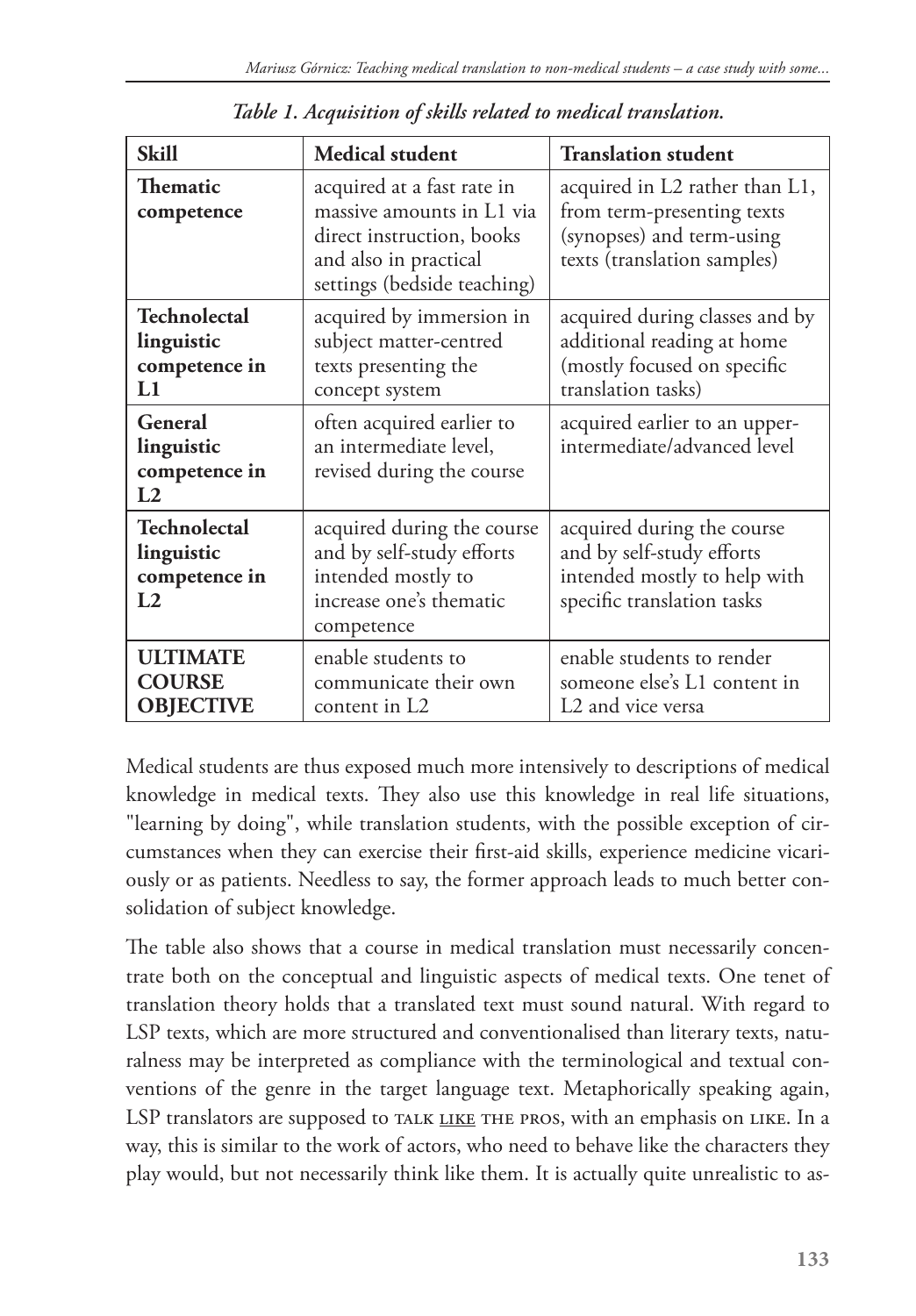sume that an actor playing the role of a physician taking a patient's history will actually reason like a physician would. Similarly, a translator translating an employment contract need not busy him- or herself with deciding whether the working conditions offered are fair, etc.

All this prompts the question how much attention ought to be devoted to the conceptual vs. linguistic dimension of LSP translation during a medical translation course.

Let us repeat that medical translators are likely to encounter only snippets of the conceptual system of medicine in texts and, unless they are hired to translate a range of monothematic publications, they are not likely to be exposed to a comprehensive textual representation of the concept (sub)system of medical knowledge and absorb it by doing something about it.

The question of thematic competence has been a controversial point in the LSP translation-related literature. Opinions range from "it is all in the dictionary" to "only a subject specialist can translate a text properly". The former extreme reflects the unity of medical knowledge, or actually the unity of conceptualisation of facts about the human body, health and disease, in all cultures subscribing to the dogmas of so-called Western medicine. It is also pointed out that, as most medical terminology is based on Latin and Greek stems, it is easier than in the case of other LSPs to find target language equivalents of terms. The specialist-only attitude is again reminiscent of the concept of *native vs. non-native proficiency* in a language, according to which only subject specialists are able to use a particular language for specific purposes properly. It is no wonder that this stance is popular among medical professionals, as witnessed in some papers delivered at the conference, who strengthen their argument by stating that, since patients' lives are at stake, translation must not be left to lay people. This may be countered rhetorically by noting that many a legal document decides the fates of people and then pointing out that such documents are, if need be, normally translated by court-appointed translators, not many of whom are graduates in law. However, a more convincing argument would certainly be derived from an informed review of LSP translator competences. To this end, in addition to the discussion above summarised in Table 1, let us divide, after J. Wakabayashi (1995:356), a translator's knowledge into background knowledge (i.e. thematic competence), terminology and phraseology.

How much should translators know about medicine? We have shown above that they are not likely to ever study any medical domain as comprehensively as doctors do, let alone the entire conceptual system. This is because the textual input they are going to be exposed to is not as comprehensive as medical students'. However, this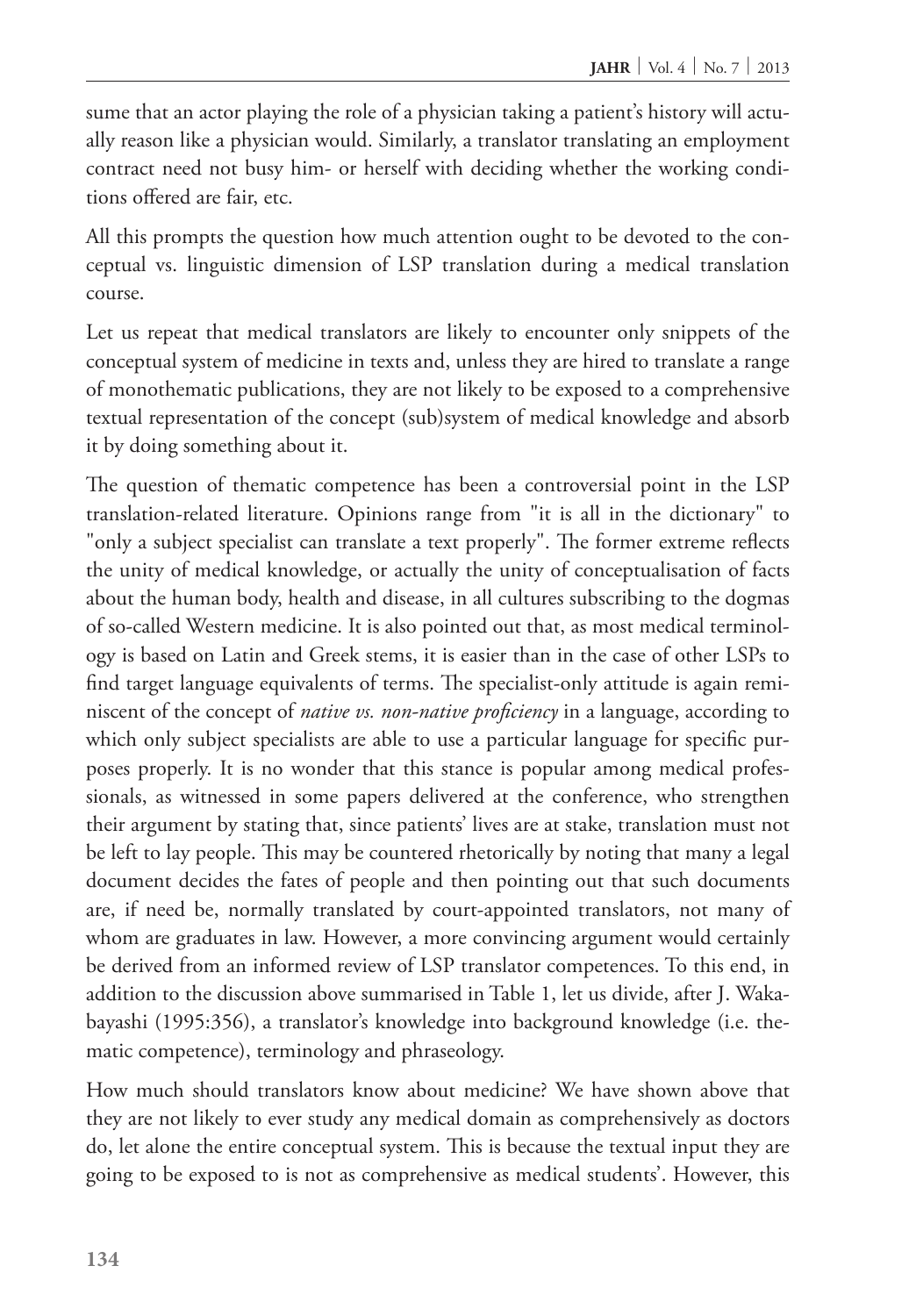also paradoxically reduces the gap between what they do know and what they need to know in order to translate a text. The answer is not "either you know as much as a doctor does, or you cannot translate medical texts". It is "you should know enough to reconstruct the conceptual network of the original and render it in a faithful manner in the target text".

Familiarity with the subject matter generally means knowing the concepts behind the terminology since most subject knowledge is contained in established concepts represented by terms.

Decoding the conceptual network of an LSP text does not rely exclusively on the reader's previous knowledge. LSP texts present knowledge in a straightforward way, with no hidden, metaphorical meanings and particular emphasis on explicitly presenting the logical relationships between the concepts/objects that are referred to [Lukszyn 2005:127].

Furthermore, at least some terms are intelligible to the unititiated reader who possesses general knowledge. The following sentence may serve as an illustration: "*The enzyme converts pyruvate to lactate*".

General knowledge tells one that an enzyme is a substance that facilitates chemical reactions in the body. The sentence will be understood as "The enzyme changes one substance into another in a chemical reaction". Similar straightforward sentences abound in LSP texts.

However, clearly enough, not all sentences are so easily understood and contextual cues sometimes fail to be helpful, particularly when the verb does not occur in LGP and is not made up of Graeco-Latin components. In such cases, the translator can use a dictionary, but familiarity with the subject matter helps one translate faster, which has numerous benefits associated with it. Even when a term is readily translated, as in *adrenolytic* (Eng.) – *adrenolityk* (Pl.), awareness of what an adrenolytic is aids the translator in finding appropriate collocations and synonyms: since this is a type of drug, phrases like *adrenolytic activity/effects, to administer an adrenolytic* or, indeed, *adrenolytic drug* are bound to be correct.

The aim of explicitly teaching thematic content in an LSP translation course is twofold: 1) to facilitate comprehension of the conceptual structure of the SL text, and 2) to expedite the retrieval of associated terminology and, by that, to reduce translation time. An additional benefit from being familiar with the concepts behind the expressions used in a text is the ability to detect and correct distortions due to poor spelling, especially of abbreviations and proper names, and poor quality texts (e.g. handwritten).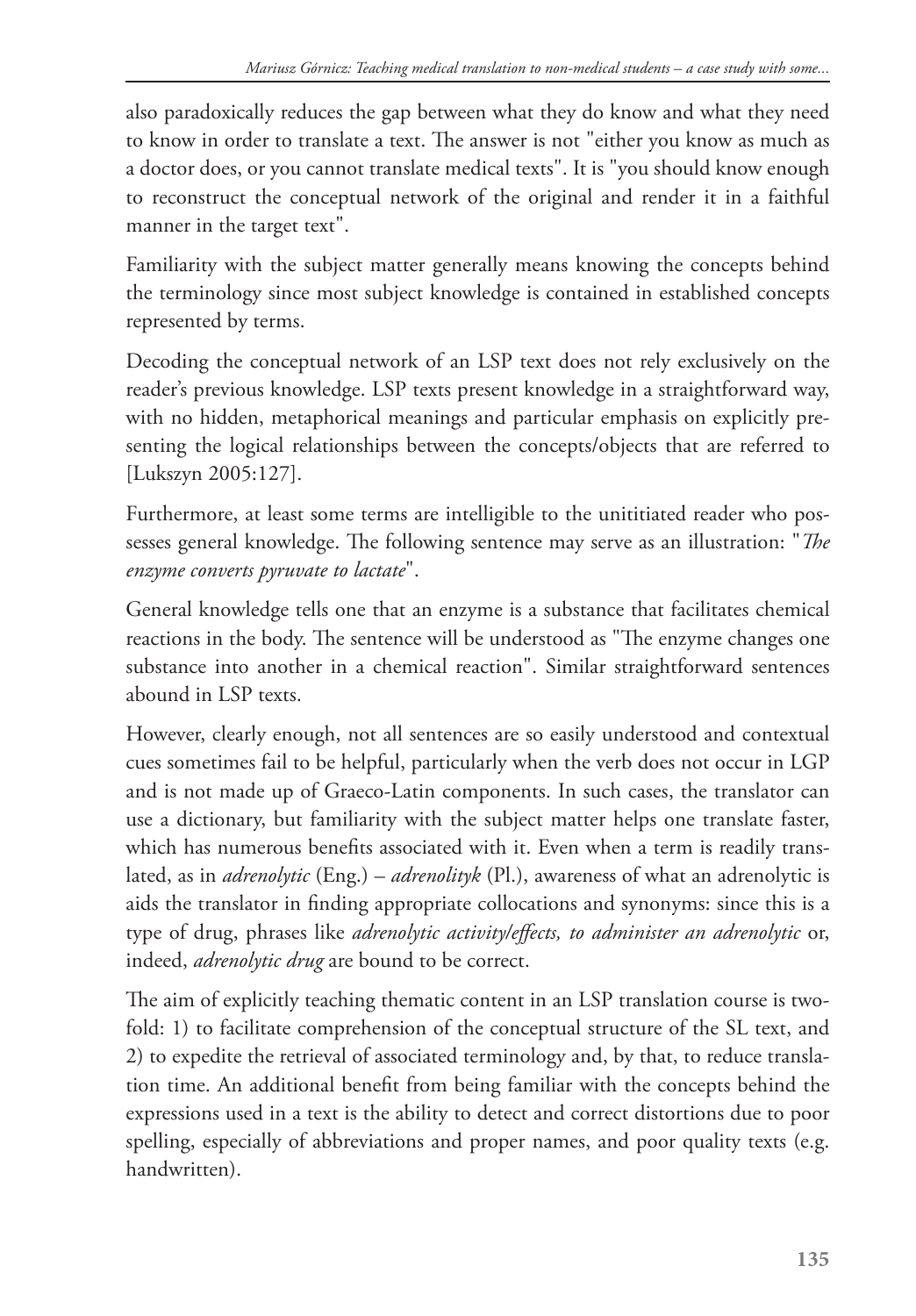It is not possible, in my opinion, to quantify how much knowledge and what concepts a medical translator in training ought to internalize to translate efficiently. Instead, I shall offer a few qualitative guidelines based on the course in medical translation taught at IKLA.

I believe that the translation student needs to be exposed to entire subsystems of medical concepts. This will leave him or her with a holistic view of the concept field. In clinical medicine, concept fields are conveniently presented divided by organ system. A systematic presentation of the basics of medical knowledge about a particular organ system may include the following aspects: anatomy & physiology, manifestations of disease, diagnostic work-up, and treatment. The medical translation course at IKLA thus includes fairly comprehensive texts in English about six major organ systems (cardiovascular, digestive, nervous, respiratory, urinary, and musculoskeletal). The texts are several pages' long and useful terms are bolded. A fragment of a text is reproduced below (Fig. 1).

Treatment of H. pylori usually leads to clearing of infection (eradication of the bacterium), relief of symptoms and eventual healing of ulcers.

A perforated peptic ulcer [przebicie ściany narządu przez wrzód/performacja wrzodu] is a surgical emergency [stan naglacy w chirurgii] and requires surgical repair of the perforation [perforacia-czyli przebicie wrzodu do jamy otrzewnej]. Most bleeding ulcers require endoscopy urgently to stop bleeding with cautery [przyżeganie], injection, or clipping [klipsowanie]. Pyloric stenosis [zweżenie odźwiernika] is another complication from peptic ulcer disease. Ileus *[niedrożność je]it]* is a disruption of the normal propulsive gastrointestinal motor activity due to non-mechanical causes. In contrast, motility disorders that result from structural abnormalities are termed mechanical bowel obstruction mechaniczna niedrożność jelit]. Postoperative ileus [pooperacyjna niedrożność jelit] is a temporary paralysis [porażenie] of a portion of the intestines typically after an abdominal surgery. Since the intestinal content of this portion is unable to move forward, food or drink should be avoided until peristaltic sound is heard from auscultation of the area. Nil per os [nic doustnie] (NPO or "Nothing by Mouth") is mandatory treatment in all cases. Nasogastric suction [odsysanie nosowo-żołądkowe] and parenteral feeds [karmienie pozajelitowe] may be required until passage is restored.

Strangulation [uxiezniecie] - a surgical emergency in which a loop of intestine[petla jelitowa] or fatty tissue becomes tightly trapped and loses its blood supply, which can result in an obstruction of intestinal flow and/or gangrene.

## *Fig. 1 Fragment of a text presenting the digestive system with bolded terms and Polish equivalents*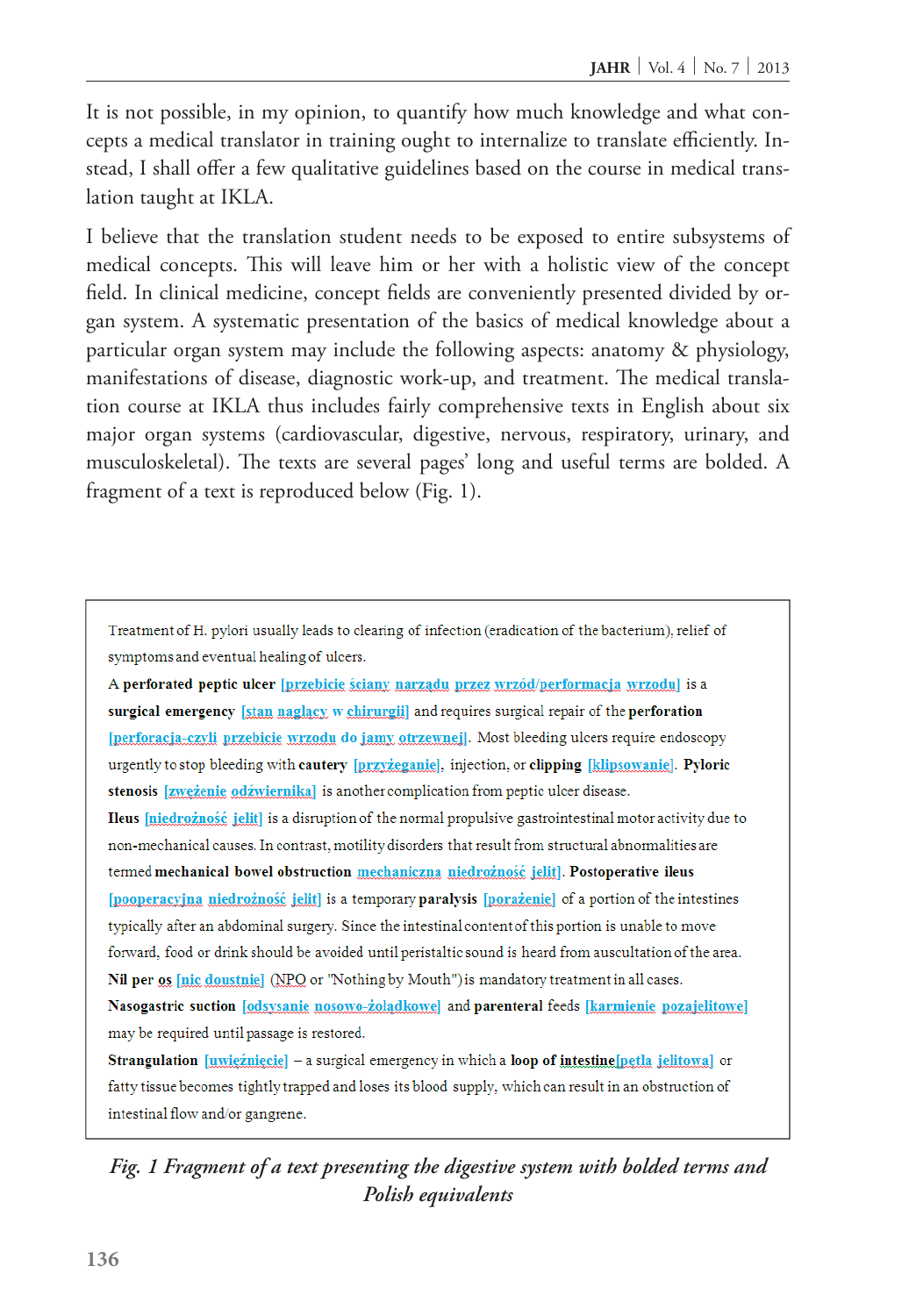The choice of terms and issues to present is based on available texts about a particular organ system, but also on my experience as a translator: I include terms that I have often encountered in texts I have translated. A group of students is assigned the task of providing Polish equivalents for these and, following a review by the teacher, the text-glossaries are distributed among all students in the group and discussed in class. During the discussion, certain terms are highlighted, for example, because of some peculiarities of their Polish equivalents or in order to link the underlying concepts to other concepts when such links are not immediately evident from the text. Additional terminology is sometimes presented that is not tied to a particular organ system. For example, the difference between *hypertrophy* and *hyperplasia* in the context of *benign prostatic hypertrophy/hyperplasia* in the presentation of the urinary system became a starting point for introducing such related terms as *dysplasia*, *neoplasia* or *anaplasia* as well as *proliferation*.

It is my hope that students will keep these texts for future reference, knowing that they can find a concise but quite comprehensive synopsis of the field in question there and thus get a broader context for the text they are translating. However, even more important is that they retain what they have read. There are certainly a large variety of sources available where one can find a solution to a particular terminology problem, from traditional printed books to WWW sites for medical professionals or patients to medically themed video clips, and students should learn to use those, but non-reliance on internalised information is uneconomical: the translator works more slowly. A translation course should therefore contain solutions serving to enhance retention of thematic knowledge. In my opinion, this is best achieved by helping students to understand links between concepts.

Relations between concepts are of three types: generic, partitive, and associative [ISO 704:2009]. A generic relation is represented by the phrase *is a type of*, as in "*Pharyngitis is a type of upper respiratory inflammatory condition*". A partitive relation is represented by the phrases *is part of*, as in "*A pulmonary lobe is part of a lung*", or *is made up of*, as in "*A pulmonary lobe is made up of segments*". Associative relations pertain to all other relations, basically those between objects in the real word, for example, *teacher-student*, or *pen-writing*. The three types of concept relations are illustrated in Figure 2.

It is quite clear to see that, in graphs of partitive and generic relations, the concepts can be linked in one way only: a superordinate term links to a number of subordinate terms representing subcategories (in generic relations) or components (in partitive relations). Links between subordinate terms do not reveal new information about the world: how are apples related to bananas other than being different kinds of fruit (intermediate categories are omitted to simplify the point of this argument,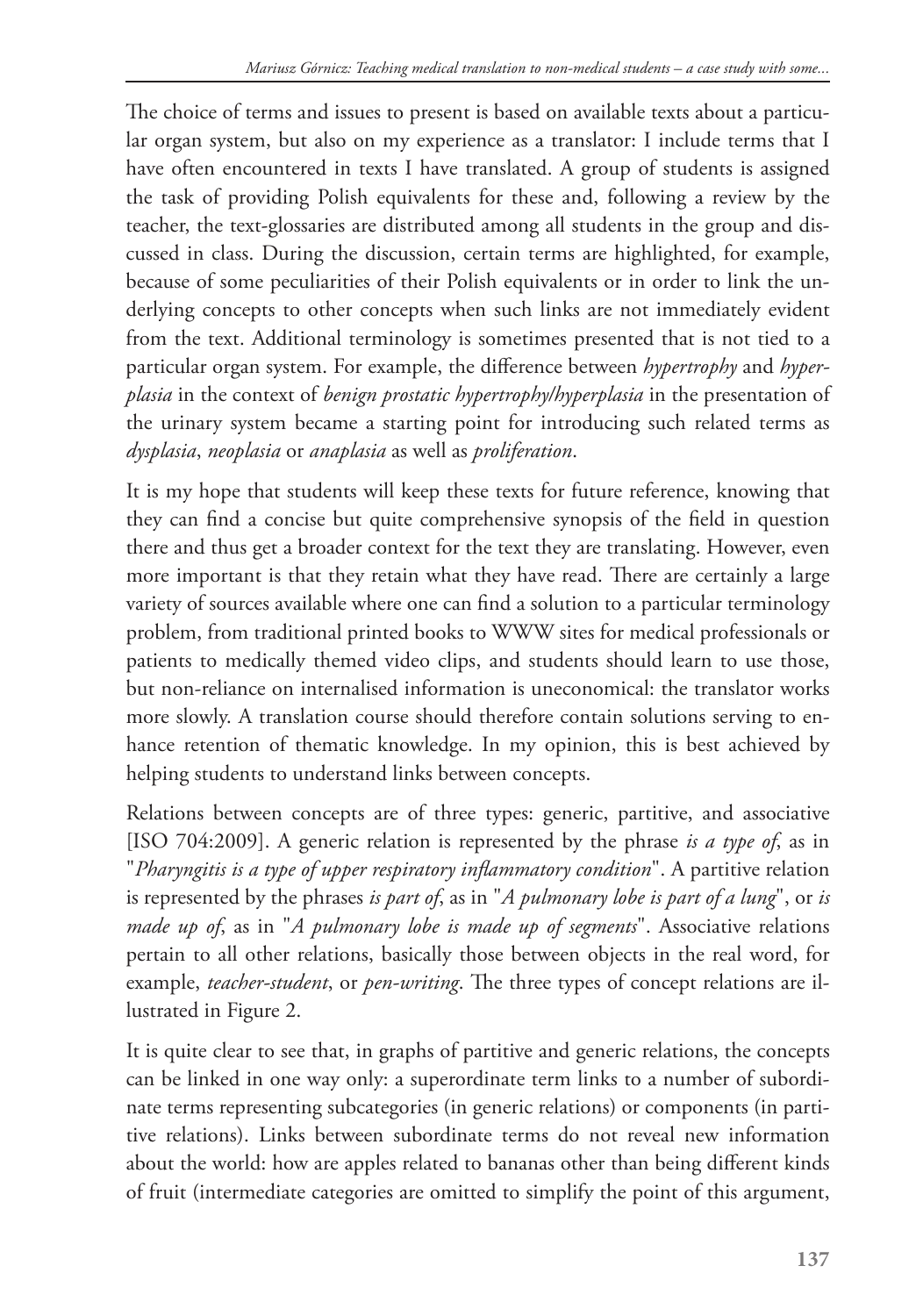i.e. that there is no direct relation between apples and bananas). On the other hand, networks of associative relations are more complex. Concepts linked on this basis do not only form unidirectional strings. Visual representations of associative relations look like a tangle of arrows, reflecting the complexity of the world. They are called ontologies. Strings of concepts linked by various associative relations, as in Fig. 3, involve concepts from different ontological categories.

Such examples show that learning associative relations is quite clearly the easiest way to gain a broader understanding of the conceptual system of a field. After all, one does not come to understand medicine by being able to list all varieties of pneumonia or all elements making up an endoscope, but by being aware of what pathogens cause these forms of pneumonia and what examinations and devices are useful in diagnosing them. The course of medical translation at IKLA places some emphasis on the learning of associative relations with a view to helping students acquire a more comprehensive picture of the medical domain they are learning about. This is done by such obvious moves as highlighting associative relations as information is





*Fig. 3 A string of associative relations. Note the variety of relation types between the concepts.*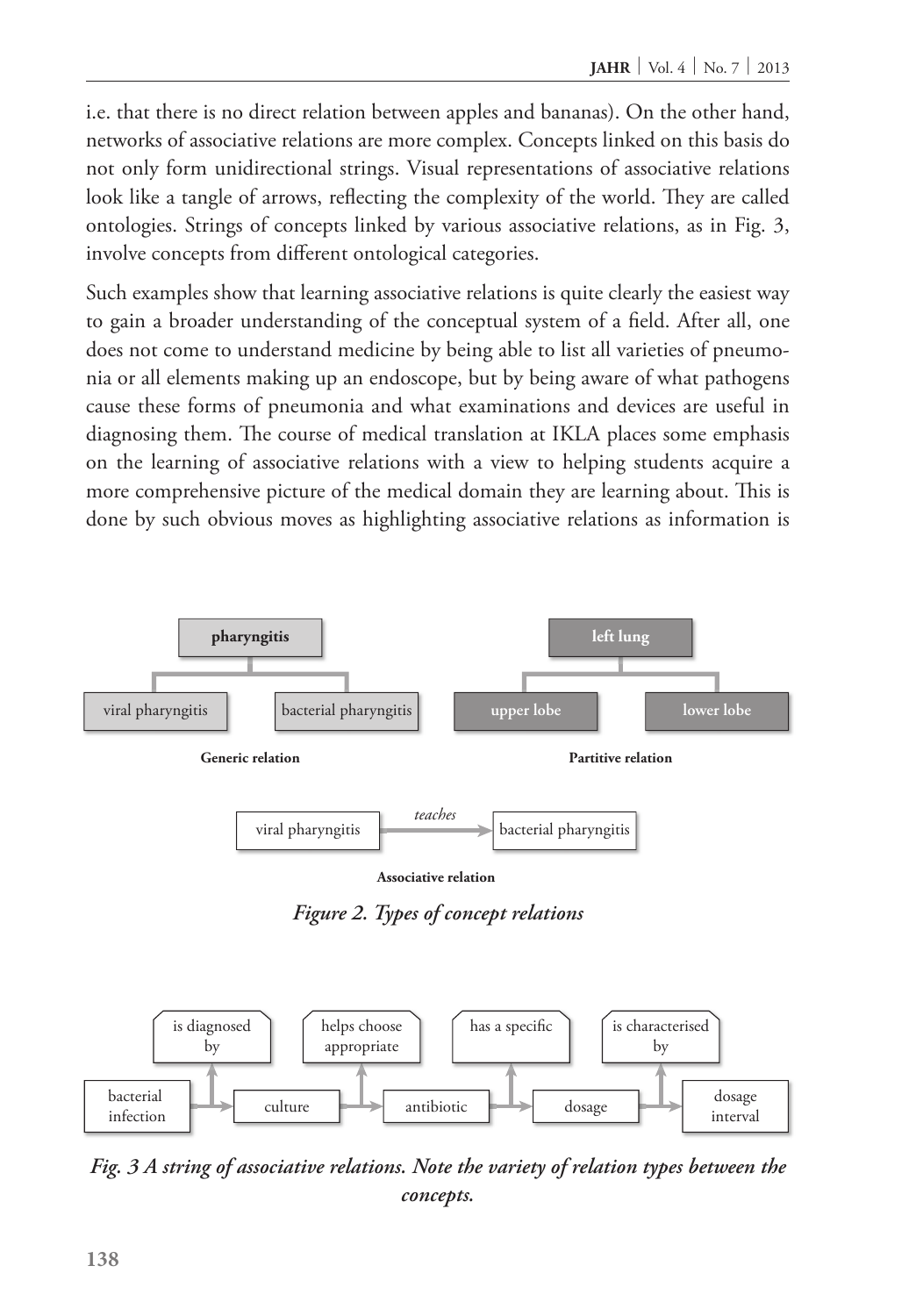

*Fig. 4 Fragment of a test showing abundant additional information supplied by a student. Marks awarded for translation are shown to the left of the plus signs and marks for additional information to the right*

presented or asking revision questions that probe into such relations during work on a translation, but also, and perhaps most importantly, by encouraging the retrieval of such relations during tests. To that end, sections of tests devoted to translation of individual terms and phrases contain space for writing additional information about the terms and bonus points are awarded for this that may help achieve a better overall mark. An example of a completed test with additional information provided and marked is shown in Fig. 4.

However, apart from information that students enthusiastically provide, there are questions that need to be answered obligatorily. Those questions probe issues that I feel students must know about that particular area of medicine. A few sample ques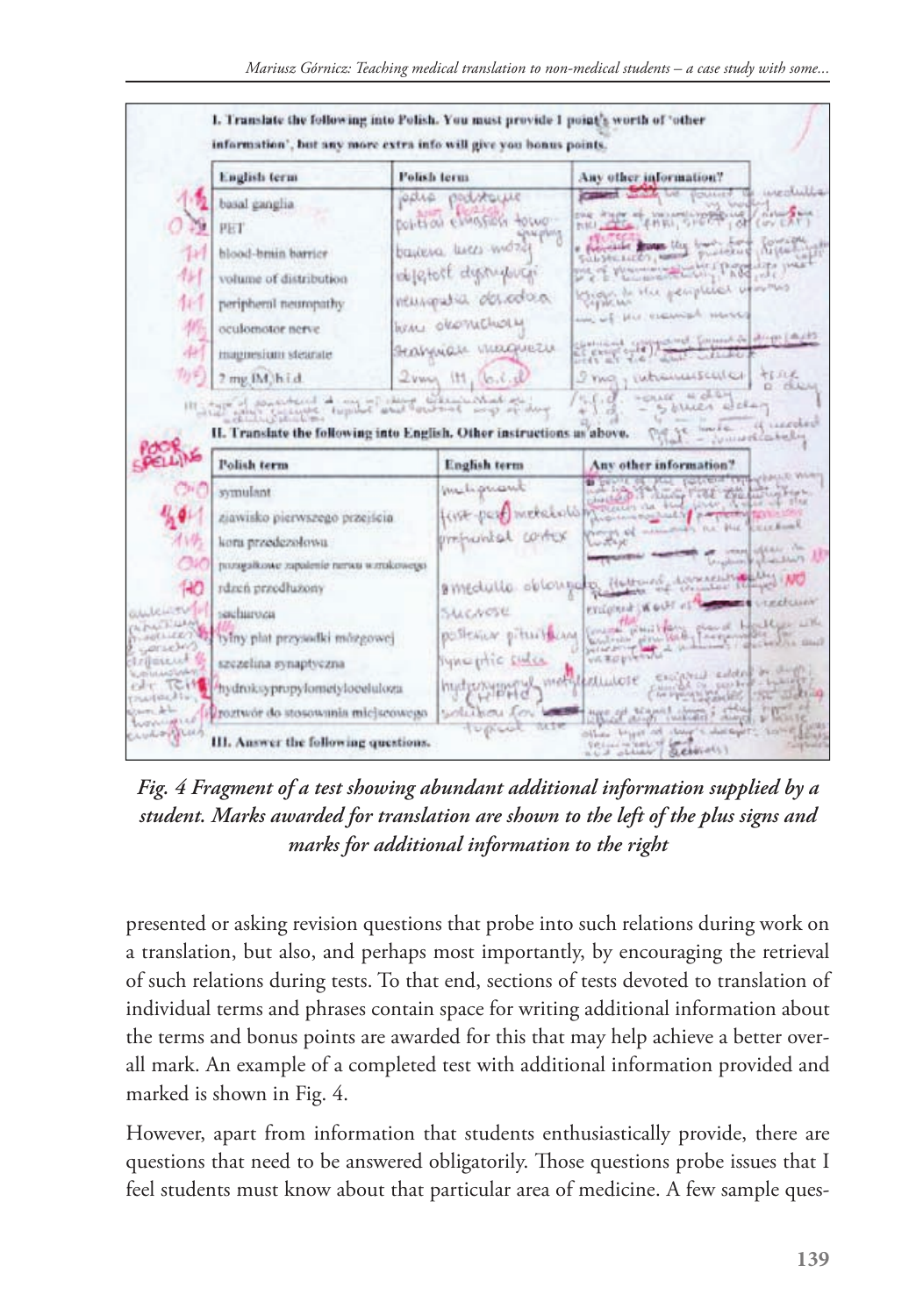tions referring to the nervous system and summaries of medicinal product characteristics are provided below:

What are Brodmann's functional areas? Why are they called functional? What is the difference between paralysis and paresis?

Name four cranial nerves in English and Polish (no numbers, please).

Name four drug properties investigated in pre-clinical testing, in English and Polish.

It is not uncommon that a student gets a very good mark on account of the additional information he or she has provided, but fails the obligatory questions part and so has to re-sit that part.

Terminology and phraseology training, of necessity, concerns both English and the students' native language. Since medicine is an area of life that practically everyone has been exposed to and medical issues are communicated in LGP using a word stock that may differ from official terminology, it is important that students are taught to realize that texts for patients may not contain appropriate terminology, so that they should not use "medicoid" words and phrases, also called submedical in the literature [Brunt 1987]. In Polish, this primarily – and paradoxically - concerns words of Latin and Greek origin, which look very medical, but are actually not used by doctors, such as *chroniczny* or *epilepsja*. This is paradoxical as it is exactly those Latinate terms that have been pointed to as a factor making medical translation easier than other types of technical translation. While they seem ready-made equivalents of the English *chronic* and *epilepsy*, official Polish terminology in these and many other cases uses indigenous words, viz. *przewlekły* and *padaczka*. Cases of determinologisation or terminological distortion also exist; for example, *pęcherzyk żółciowy* (literally "*gall vesicle*"), the term for the gall bladder, has its non-professional equivalent *woreczek żółciowy* ("*gall sac*"), and *zapalenie zatok* ("*inflammation of the sinuses*"), the non-professional term for sinusitis, should be *zapalenie zatok przynosowych* ("*inflammation of the paranasal sinuses*"). Rooting out such non-professional terms is as important for future translators as learning the conceptual framework. As regards phraseology, an example of a difficulty is the collocability of *wywiad*, the Polish word for *history*. It happens to be homonymous with the noun for *interview* and the phrase *to take a history* is therefore commonly mistranslated as *przeprowadzić wywiad* (lit. *carry out an interview*), while the correct collocation is *zebrać wywiad* (lit. *collect a history*).

Terminology is also taught with a pattern-oriented linguistic approach in mind rather than with the aim of the students acquiring concept-specific knowledge. Students may be interested in finding out about the causes of hypocalcaemia or hyper-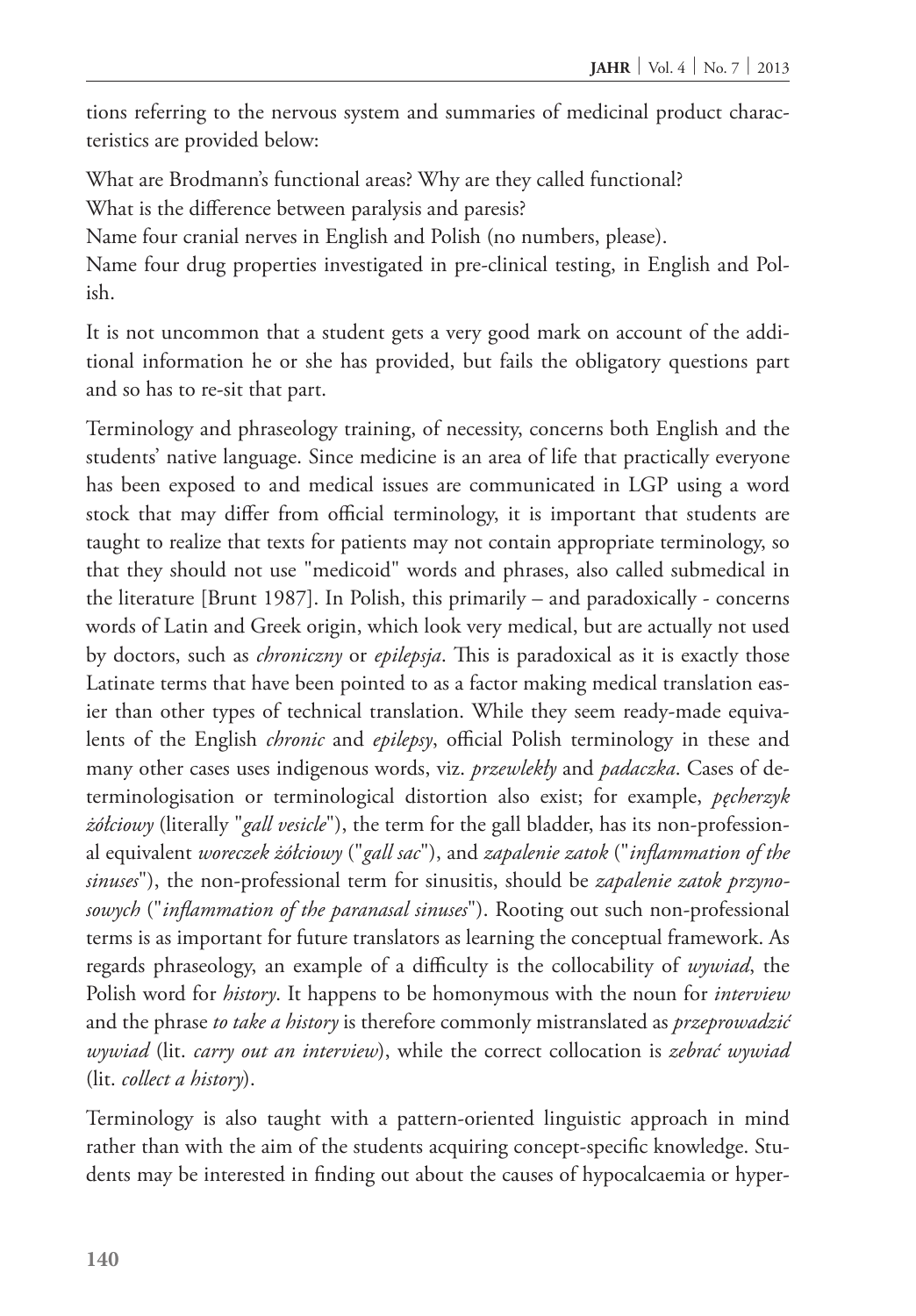kalaemia, but their translation skills will be served better if they know that names of such laboratory abnormalities are formed according to the pattern *hypo/hyper+name of substance or chemical element*, mostly similar to the name that gave rise to its chemical symbol+*(a)emia*, the latter part referring to the blood, and that there are sometimes minor spelling differences between the English and Polish terms. They should also know that the names of similar abnormalities in blood count are formed with the suffixes *–osis* or *–philia* vs. *–paenia*.

Similarly, instead of teaching they names of particular viruses, they are taught naming patterns (*Morbillivirus, Hantavirus* etc.) and equivalents in the other language.

The notions of concept-specific and pattern-related information will now be presented in greater detail using the term *Lasegue test/sign* as an example. What I feel translation students ought to know about the concept behind that term is that it refers to a diagnostic test in orthopaedics that involves producing pain on raising the lower limb, while the exact indications, procedure and significance of findings are not actually required. Since it is not possible to familiarise students with all, or most, diagnostic tests, examples that do get included in the textual material should be used to present a number of usage patterns, thanks to which students learn how to handle such vocabulary units in target language texts. Such usage patterns include collocations with individual words as well as typical sentential formulae. In the case of *Lasegue test/sign*, pattern-related information includes:

- • the collocation '*a positive/negative Lasegue sign*',
- the truncated variant *'a positive/negative Lasegue*', with the stylistic note that the truncated variant belongs to a more colloquial register,
- a reminder that the Polish equivalents of the two adjectives are indigenous, i.e. '*dodatni/ujemny*' rather than '*pozytywny/negatywny*';
- • the phrases '*the patient had a positive/negative Lasegue*' and '*his/her Lasegue was positive/negative*'
- the statement that these collocations and formulas are equally applicable to most other tests in orthopaedics and other medical specialities. Some examples should also be provided.

An additional note would point to the frequent misspelling of *Lasegue* as *Lase-q-ue* in Polish texts, which the students should now be able to correct in translation.

Another example of an emphasis on usage patterns is the nomination of scoring systems, used to measure, e.g., disease severity. Their names in English are usually more condensed than in Polish. Let us take the imaginary example of a scale of symptom severity devised by someone called Smith and convey the information that a pa-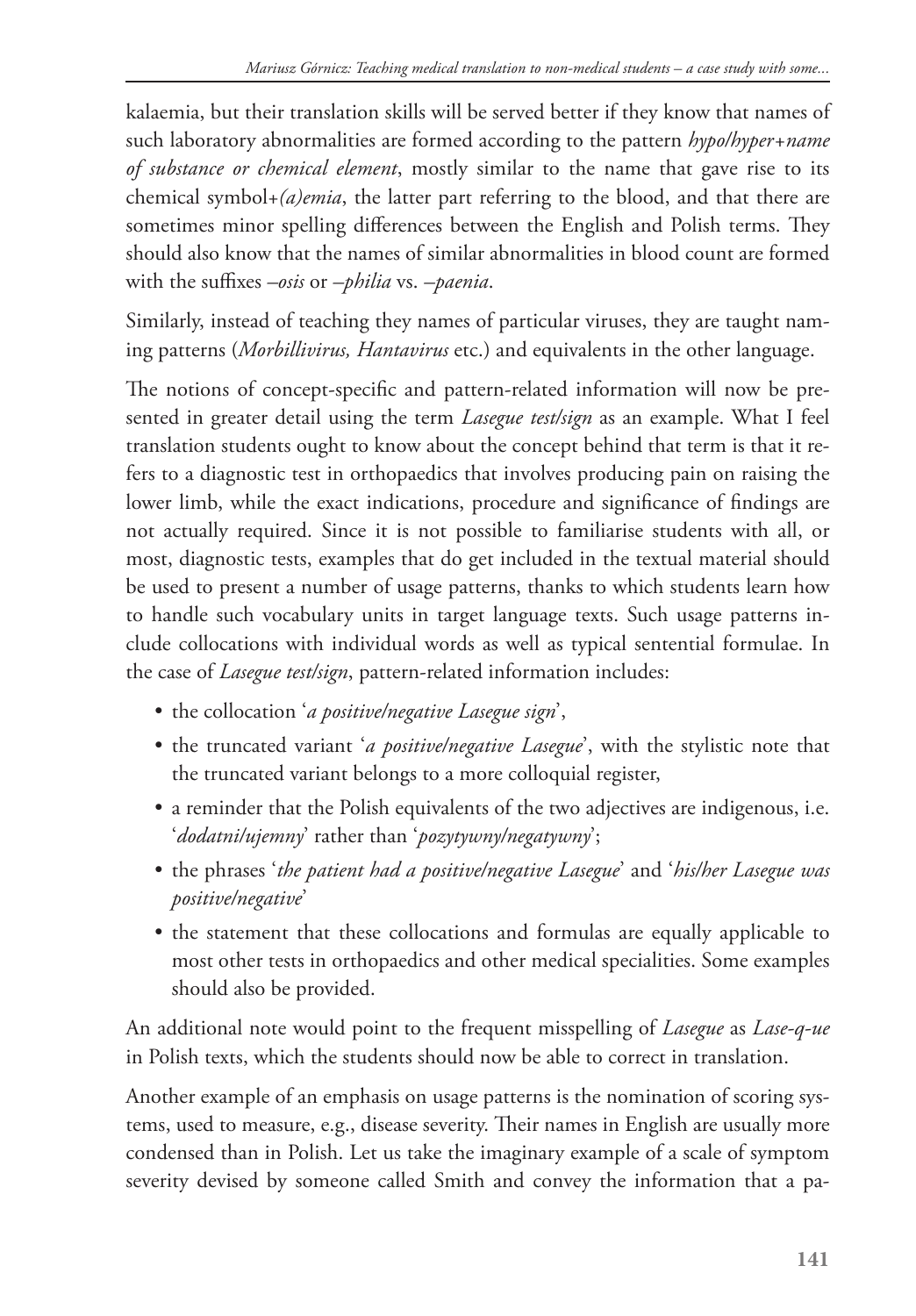tient's symptoms place him in the third class according to this scale. In English such a patient will be referred to as *a Smith Grade 3 patient*, which is a little cryptic unless you know what a Smith grade is. This is terminological compression – when the wording of a term does not reveal its meaning, i.e. the concept behind it. The Polish equivalent will be more transparent and the meaning will be clear even to the lay reader (though it will not, of course, reveal whether Grade 3 is more or less favourable than Grade 2 or whether the patient is in danger). It will read: *pacjent z objawami 3. stopnia w skali Smitha* [*patient with symptoms of the 3rd grade on Smith's scale*]. As the manner in which this condensation is achieved is fairly regular across scoring systems, presenting one (real-life) example and explaining the differences in detail should basically suffice to enable students to translate similar names appropriately in future texts.

The conception of pattern-oriented teaching extends to schemata for presenting information (genre templates). For example, a research paper usually follows the IM-RAD format, and a description of a disease in a medical textbook will often include sections on aetiology, pathogenesis, clinical presentation, treatment, and prognosis. Students may use these templates to learn these basic concepts of clinical medicine, but a more important use is to organise their knowledge by helping them to memorise associated terminology. A sample set of terms associated with the infectious disease of measles and also fitting into the above-listed domains would be: *virus, droplet infection, aerosol, upper respiratory mucosa, maculo-papular rash, Koplik spots, supportive treatment, SSPE*. Clearly enough, the relations between these concepts are again associative, or ontological. Exercises where students are asked to name a few terms related to a particular medical concept and describe the relations holding between them are therefore also included in tests.

However, obviously, not all information on medical terminology can be "patternised", the less so when terminology is to be taught in two languages. As indicated earlier, may English Latinate terms have Polish equivalents that are indigenous Slavonic words. Some of these are structurally identical to the English terms, others are not. Multi-word terms may similarly fall into one of four categories: similar in form (e.g. *invasive cardiology* – *kardiologia inwazyjna*), similar in structure (e.g. *malignant anaemia* – *niedokrwistość złośliwa*, where *anaemia* and *niedokrwistość* and *malignant* and *złośliwy* respectively correspond to the same concepts also in other terms) or differently formed (e.g. *extraaxial haematoma* – *krwiak przymózgowy*, where *przymózgowy* literally translates to '*paracerebral'* and the prefix and stem do not have the meanings of *extra-* and *-axial*, respectively). Whether the Polish equivalent transfers or reproduces the English pattern or is an original designation is often unpre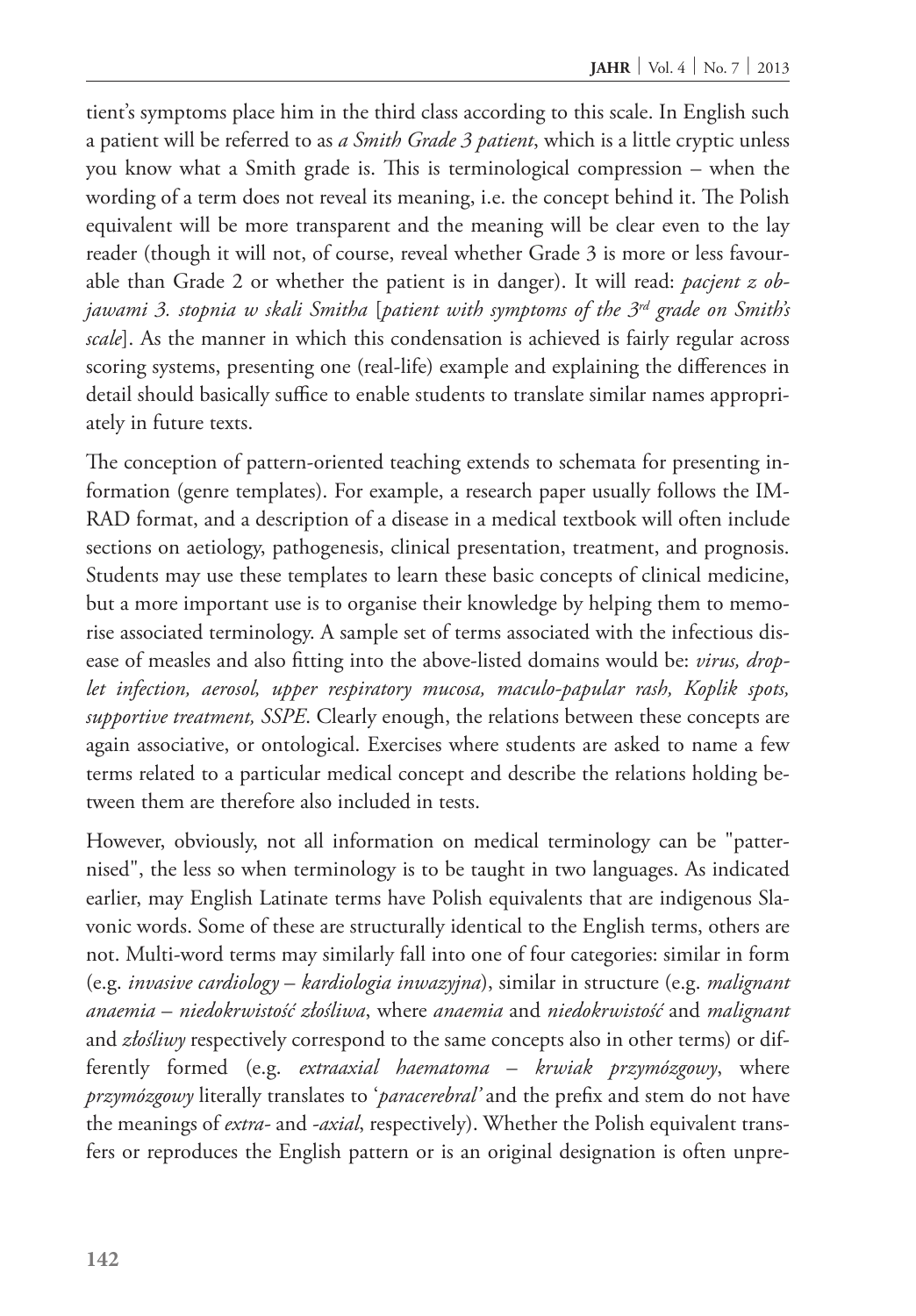dictable, varying on a case-by-case basis, so a reasonable guideline would be to alert the students that they should find out on their own which form is prevalent.

The thematic syllabus of the course of medical translation includes the following areas, listed in chronological order: basic concepts of clinical medicine, laboratory work-up, infectious diseases, individual organ systems, and pharmacology.

The example of the teaching of the terms *hyperplasia/hypertrophy* described above shows that some general medical knowledge is presented in texts about particular organ systems. Another example is the concept of cancer staging/grading, which is discussed in association with gastric cancers, while autosomal/X-linked dominant and recessive modes of inheritance are presented in association with muscular dystrophies.

Interwoven with this thematic syllabus is a translation syllabus, concentrating on three main areas which I find to provide most of my medical translation work load: medical records (discharge summaries, etc.), drug-related documents (SPCs, patient leaflets), and research articles (including proof-reading). Early on the focus is on medical documentation, with sample examination reports in Polish and English. These are linked to individual organ systems: presentation of the cardiovascular system is followed by translation of sample ECG and cardiac ultrasound reports, while radiographs and computed tomography imaging are first discussed when the students are working on the respiratory system (it is also at that point that basic radiographic terminology is introduced). The importance of using parallel texts in the target language is emphasised throughout the course. The translation of research articles is undertaken towards the end of the course as such tasks require command of different phraseology than that associated with describing organ systems.

Self-study skills are not neglected either as most translation tasks require the students to find out about unfamiliar concepts, but that is not different from what happens during other LSP translation courses. Students are also supplied with a list of general medical reference works and encouraged to read professional medical texts regularly in their own time. Multimedia use is also promoted as popular video sharing sites such as youtube.com offer a large variety of medicine-related video clips.

This article will probably not bridge the gap between professionals who translate LSP texts in their domains of competence and trained LSP translators with a linguistic background. My goal here was to show how the lack of subject knowledge on the part of LSP translators can be remedied by exposing them to term-presenting texts during their training and encouraging them to them take constant care to develop their medical competence. Let me also invoke and re-interpret the three com